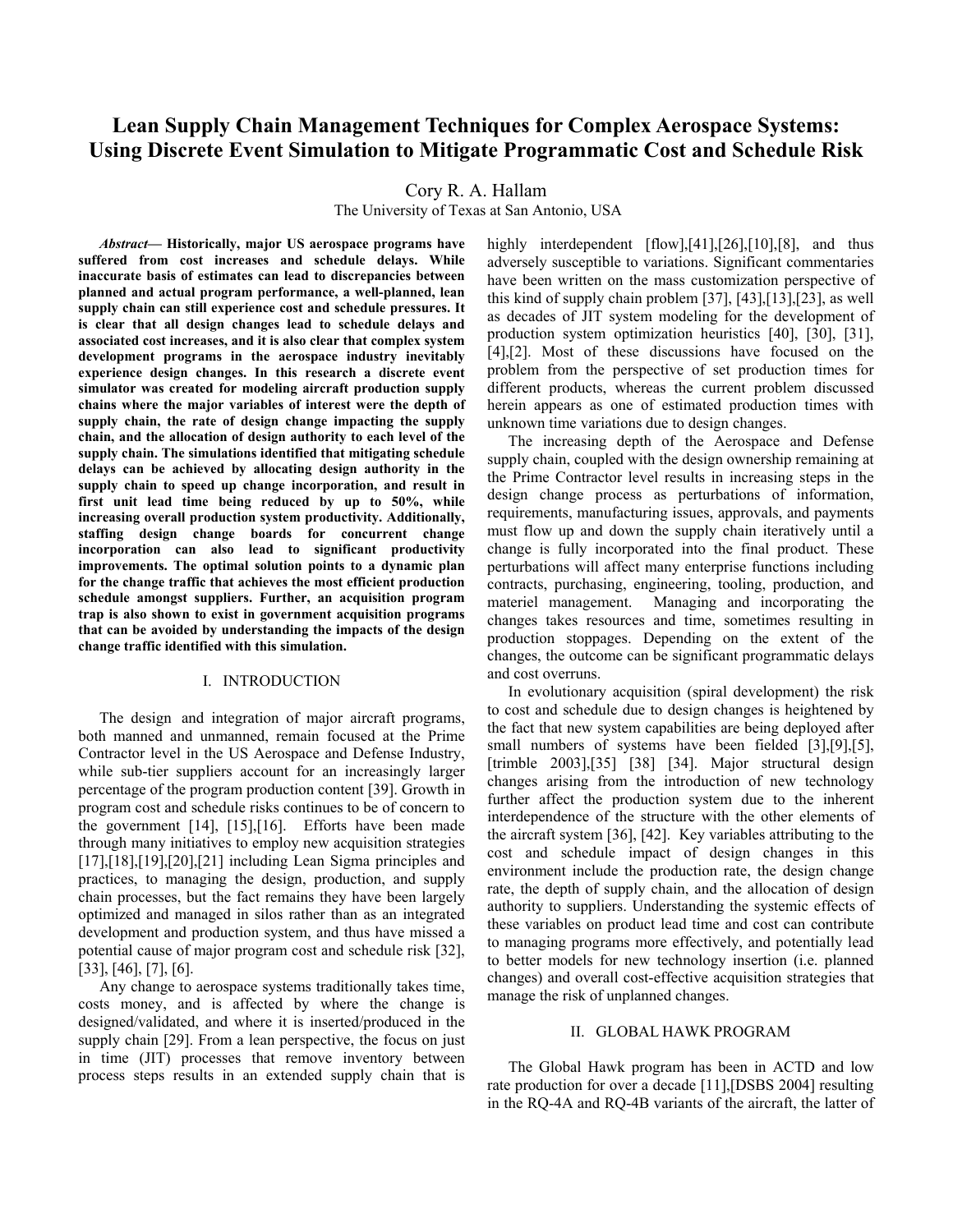which has been in low rate production since 2004. While the performance capabilities of these ircraft have been phenomenal, the Air Force has been pursuing cost reduction strategies on the program amidst mounting criticism from the GAO about program cost increase, schedule delays, and the goal of introducing new technology-based capabilities [12],[DID 2006],[DD 2004],[GAO 2004]. Furthermore, the program surpassed Nunn-McCurdy limits for program cost growth requiring the program to certify all of the program costs. [12]. While evolving the Global Hawk Unmanned Aircraft program, the USAF Program Office and the prime contractor (Northrop Grumman) and have been working efforts for greater efficiencies from the Global Hawk supplier base in view of mitigating cost and schedule risks. [27],[25].

The Global Hawk is a prime example of a system undergoing development and rapidly evolving capabilities while in low rate production. Criticized for cost growth and schedule delays by the GAO and other sources, questions about cost and schedule risk mitigation have been raised to all levels of the DOD. From the aerostructures development and manufacturing perspective of the program, design changes to the UAV have been identified as a risk by the GAO, citing over 2000 structural changes to a baseline of 1400 engineering drawings. While considered a risk, no quantification of "how much of a risk," was determined.

From a supply chain perspective, the prime contractor subcontracts approximately 50% of the aerostructures for the vehicle. Data from a second tier subcontractor on the Global Hawk program, delivering major aerostructure subassemblies was the starting point for this research, as the effects of design changes on its portion of the program seemed to be significant. Over a 3 year period, the Global Hawk Program Office at the second tier supplier tracked over 2500 programmatic changes (Figure 1), of which somewhere in between 10%-30% were design or specification changes resulting in work stoppages in production. The majority of these stoppages were short term, while some were longer term taking several weeks to resolve.



Figure 1 – Programmatic Change Rate at Second Tier Supplier

All changes were captured and recorded in a change management process at the second tier supplier. The types of Changes include Engineering Release Notice, Drawing Change Notice, Deviation, Engineering Order, Stop Work/ Lift Stop Work, Request for Change or Information, Direction, Manufacturing Plans, Planning, Specification. The mix of changes covered both prime contractor directed changes and supplier change requests/deviations necessary to make the product work (i.e. tolerances or specifications that were not achievable in standard production methods, relocation or resizing to make parts fit, etc.). Not all of the changes tracked were design changes and not all impacted production. Of all changes received, the program office estimated between 10% and 30% actually resulted in a measurable stop work in production. Figure 1 sows the estimated change profiles for the 10%, 20% and 30% distributions.

While the non-recurring engineering (NRE) activity for processing and incorporating the engineering changes were contracted into the first lots of RQ-4B production, the schedule delay and associated costs with the delays were not factored into the original contract, as it was handled as a traditional "build-to-print," outsourcing effort. Given this kind of program environment, it was apparent that cumulative delays throughout the supply chain might be a source of significant program cost and schedule risk. Understanding the magnitude of these risks and the potential mitigation strategies for acquisition programs became the focus of this research. Discrete event simulation was chosen to provide a means for modeling and animating the supply chain and testing variations in supply chain schemes. It was felt that the results of these experiments would provide insight into management strategies for optimization of the system by understanding the mechanisms of the schedule and cost creep, versus a traditional linear programming effort attempting to optimize a single problem.

## III. SIMULATION

#### *A. Generic Design*

The generic production system input/output (I/O) block diagram fro the n<sup>th</sup> tier of the supply chain is represented in Figure 2. At the core of every tier is a production block that is performing to the planned production time. The physical entities progressing through the simulation are Shipsets of parts. The informational entities progressing through the simulation are Changes. Shipsets progress from the  $n<sup>th</sup>+1$  tier, are transformed through the n<sup>th</sup> tier production process, and then shipped to the  $n<sup>th</sup>$ -1 tier. Without the addition of changes, the n+1 level production system operates at the standard production time  $(t<sub>P</sub>)$ , delivering product from tier to tier at the customer demand rate (i.e. takt time).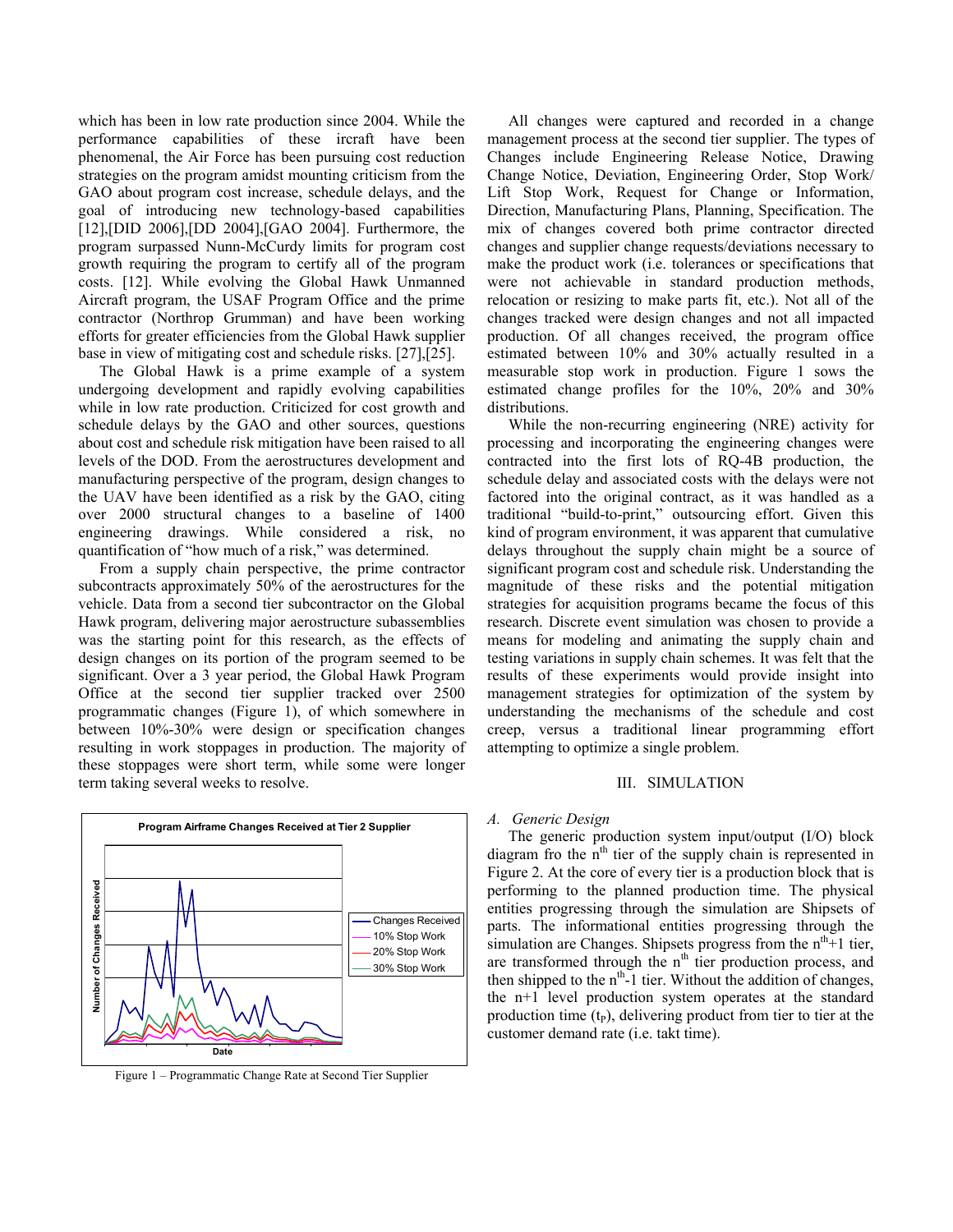

Figure 2 – Tier n Generic Production System I/O Block Diagram

As changes are input to tier n, they disrupt the standard production process and are modeled as a delay in production, where the effective production time  $(t_{\text{perf}})$  is now the standard production time ( $t_{\text{Pn}}$ ) at tier n plus the delay time ( $t_{\text{dn}}$ ) at tier n.

$$
t_{\text{Peff}} = t_{\text{Pn}} + t_{\text{dn}} \tag{1}
$$

The delay time can be modeled as a constant or as a distribution depending on the specific simulation data. The model is built to accept immediate stop works issued by the customer, as well as stop works resulting from the changes that are processed (i.e. specification change, design change, etc.). Changes requested by tier n are assumed to flow through the same process, triggering stop works for design problems that need to be rectified such as emergent problems of fit, function, or compliance to specification arising during the production process. As new layers of supply chain are added, a variable for the percent of changes that flow down to the next supplier is introduced  $(\varphi_n)$ . The lowest level of the supply chain modeled has this variable set to zero.

With this generic model, the affect of altering the change rate and the production rate can be investigated. Additionally, two major systemic variables were addressed from the program management perspective, namely the capacity of processing changes (serial/concurrent) and the allocation of design authority in the production system (Boolean). The capacity for processing changes that stop work is modeled as either infinite capacity, which results in concurrent change implementation, or single capacity which results in serial implementation. While no company has infinite capacity for incorporating change, the best case scenario for this simulation is when all changes can be processed concurrently and thus no cumulative delays. The worst case is serial incorporation when all delays are cumulative. In actuality the tier n production capability for incorporating change lies somewhere in between these two extremes (serial vs. concurrent) based on a company's resources.

Finally, the allocation of design/contract authority to the suppliers is a Boolean variable in that they either do or do not have it. In the positive case of having authority, this represents a contracting mechanism in which the tier n supplier can proceed with incorporating changes without having to get the approval of the tier n-1 customer. This could

represent something as simple as the right to disposition minor variations and repairs to get parts to meet specification, or more major changes to designs or specifications to ensure fit and functionality. It is understandable that there is a spectrum of types of changes and thus inherently a potential spectrum of contracting authority depending on the severity and impact of the change. What is important, however, is to understand the impact this variable has on the systemic performance for the program. Without the authority, every change must be reviewed for schedule and cost impact at tier n and approvals gained from the tier n-1 customer to proceed. With authority, the delays associated with gaining the tier n-1 approvals are eliminated, thus reducing the overall change incorporation time. From the perspective of the simulation, this variable is modeled as a short delay when there is authority, and a long delay when there is no authority. In the latter case, this accounts for the multiple levels of supply chain contracting having to review and disposition the contract implications of the change.

## *B. Global Hawk Simulation Configuration*

Based on data from tier 2 suppliers, approximately 50% of the Global Hawk aerostructures are outsourced, with the tier 2 supplier studied in this research building approximately 40% of the outsourced parts (or 20% of the final airframe). This estimated percentage of outsourcing was derived from the overall aerostructures cost. The tier 2 supplier in turn outsourcers approximately 20% of its work to lower tier suppliers for material, parts, and services, again based on cost. For the purposes of simulation, it will be assumed that the same ratio applies to the Tier 3 suppliers and that the supply chain stops at Tier 4. Thus the tier 2 supplier provides 20% of the final aircraft aerostructures, and of this 20%, 4% is supplied by the Tier 3 suppliers and 0.8% by the Tier 4 suppliers. This outsourcing structure is then used as the basis for the change flow down variable  $(\varphi_n)$  as follows for a four

tier simulation:  $\phi_1 = 40\%$ ;  $\phi_2 = 20\%$ ;  $\phi_3 = 20\%$ ;  $\phi_4 = 0\%$ ;

The simulations using the Aurora Global Hawk data are intended to provide insight into the effects design changes have on the production system with varying system parameters. The takt time for the program was 90 days, and is used as the baseline value for all tiers of the production system operating at consistent cycle time. Wait times for activities such as transportation between layers are kept to zero to investigate the primary variables, but can be modified later to tune the model further. The inventory is modeled as a JIT inventory with no excess stored between suppliers. The changes that stop work are modeled as a percentage of the total number of changes received, which is a time-dependent variable. Finally, the stop work time caused by a design change is modeled according to Table 1 below based on observations from the Tier 2 production program. The majority of changes that stopped work were on the order of half a day delay, with some causing significant delays of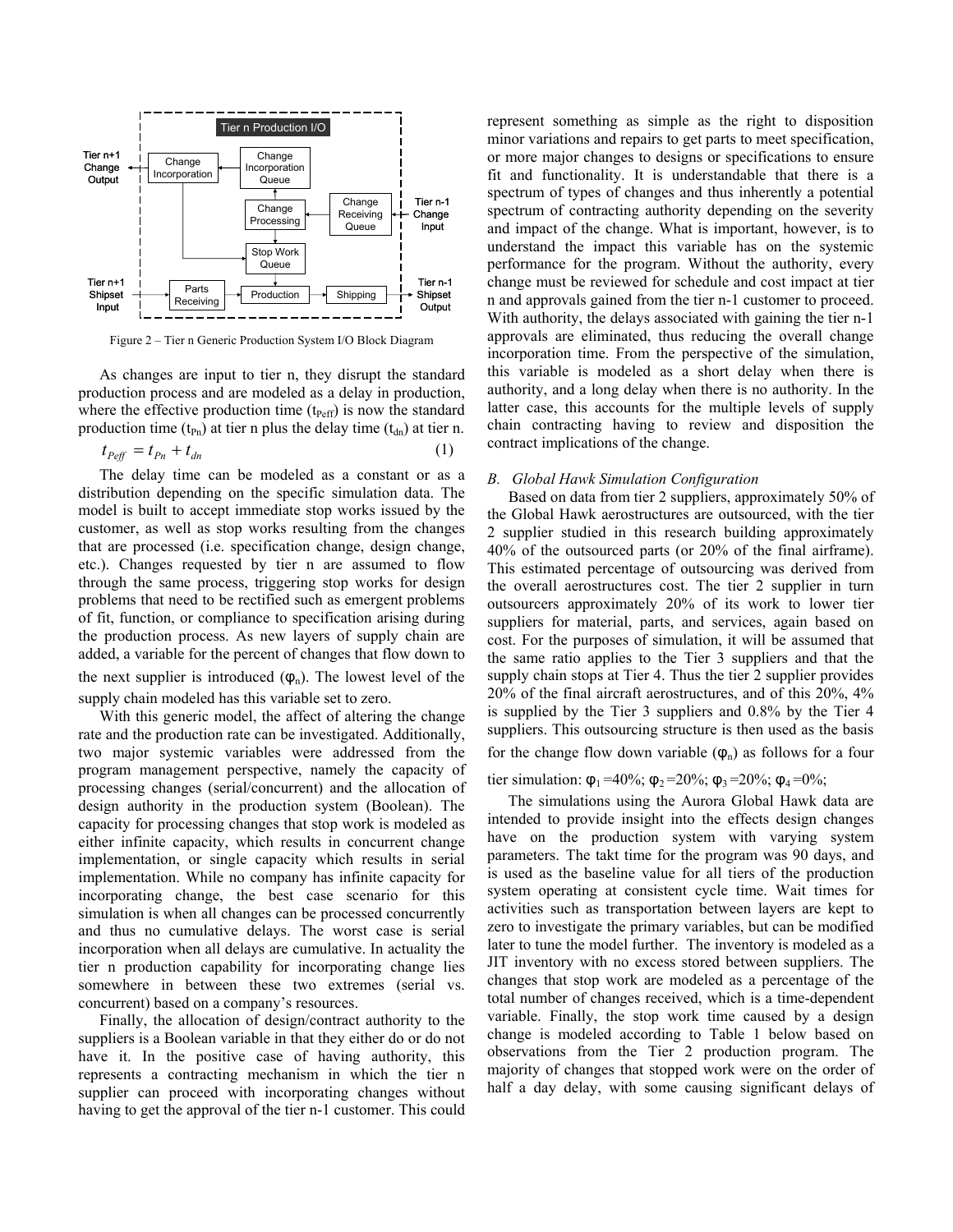weeks. The average delay from this distribution is approximately 0.6 days of downtime per change.

| <b>Stop Work Time</b> | Probability |
|-----------------------|-------------|
| $0.5$ Day             | 99%         |
| 5 Days                | 0.5%        |
| 10 Days               | 0.25%       |
| 15 Days               | 0.25%       |

TABLE 1 - PROBABILITY DISTRIBUTION OF STOP WORK TIME.

When modeling the design change rate  $(D<sub>c</sub>)$  shown in Figure 1, a linear model is used for the portion of the program where changes are increasing with time (up to month 15), and an exponential decay is used for the portion when changes are decreasing with time (after month 15). As such, the profile of the function takes the form

$$
D_c = m \cdot t \tag{2}
$$

for  $0 \le t \le 450$  days (15 months), and

$$
D_c = \alpha \cdot e^{-\beta(t - 450)} \text{ for } t > 450 \text{ days (15 months)} \tag{3}
$$

for  $t > 450$  days (15 months)

However, since the simulation program operates on the premise of days per change, or more precisely, mean time between design changes ( $m(bD<sub>c</sub>)$ , the above equations need to be inverted into days per change, and as such are modeled as follows in the simulation

$$
mtbD_c = \frac{1}{D_c} = \frac{1}{m \cdot t}
$$
 (4)

for  $0 \le t \le 450$  days (15 months), and

$$
mtbD_c = \frac{1}{\alpha \cdot e^{-\beta(t-450)}} = \frac{e^{\beta(t-450)}}{\alpha} \tag{5}
$$

for  $t > 450$  days (15 months)

For each distribution of change arrivals (10%, 20%, and 30% of all changes causing stop work) values for m,  $\alpha$ , and β are determined when fitting the model to the data. As this is a first order analysis, no probabilistic variation is added to the change profiles to model the higher and lower rates that occur on a smaller time scale and appear as variability from the smooth line of the model. For 20% of changes stopping production, the following math models represent the composite simulation model for changes

$$
mtbD_c = \frac{1}{D_c} = \frac{1}{0.0030158 \cdot t}
$$
 (6)

for 
$$
0 \le t \le 450
$$
 days (15 months), and  
\n
$$
mtbD_c = \frac{1}{\alpha \cdot e^{-\beta(t-450)}} = \frac{e^{0.0035(t-450)}}{0.7333}
$$

0.7333 for  $t$  > 450 days (15 months)

Since this simulation uses a discrete event simulator, 10 runs of each model were used in each experiment in order to determine an average simulated lead time and cycle time for aircraft, along with their respective standard deviations.

# IV. RESULTS

#### *A. First Unit Delivery*

The impact of the major variables on aircraft production can be seen in Figure 3, which represents a 4 tier Global Hawk supply chain where 20% of the incoming changes result in work stoppages. The data plotted shows the simulation runs associated with a four tier production system incorporating changes serially (solid line) versus concurrently (solid line). The simulations are also run to show the effect of being with design authority (WA) and without design authority (NA). The error bars provide the 3 sigma (95%) error bands on the average data plotted. The error is represented on the time of aircraft delivery.

In all cases, the move towards concurrent incorporation of design changes has a tremendous improvement in aircraft lead time. Furthermore, regardless of the incorporation method (serial or concurrent), the allocation of design authority can further improve the lead time on the aircraft. The worst case scenario for this model is that changes are incorporated in serial, with no design authority allocated, resulting in a lead time of approximately 1000 days from production program start. Incorporating changes concurrently, or providing design authority to the serial system have the same basic effect of reducing the first unit lead time to less than 600 days (40% reduction). The best case scenario employs both the concurrent implementation and the design authority, resulting in a first unit lead time of 300 days, a 70% reduction from the worst case baseline, and a tremendous improvement in program performance.



Figure 3 – Simulation Results for Global Hawk Supply Chain with 20% of Changes Stopping Work.

#### *B. Impact of Changes that Stop Work*

(7)

From the simulation it is apparent that first unit lead time is a major system outcome variable. Figure 4 shows the simulation results for a varying percentage of changes that stop work, and the impact this variable has on the first unit lead time, where a lower lead time is better. Data was plotted for concurrent (CO) and serial (SE) supply chains both with authority (WA) and without authority (WA). Based on data from ten simulation runs for each simulation set up, the error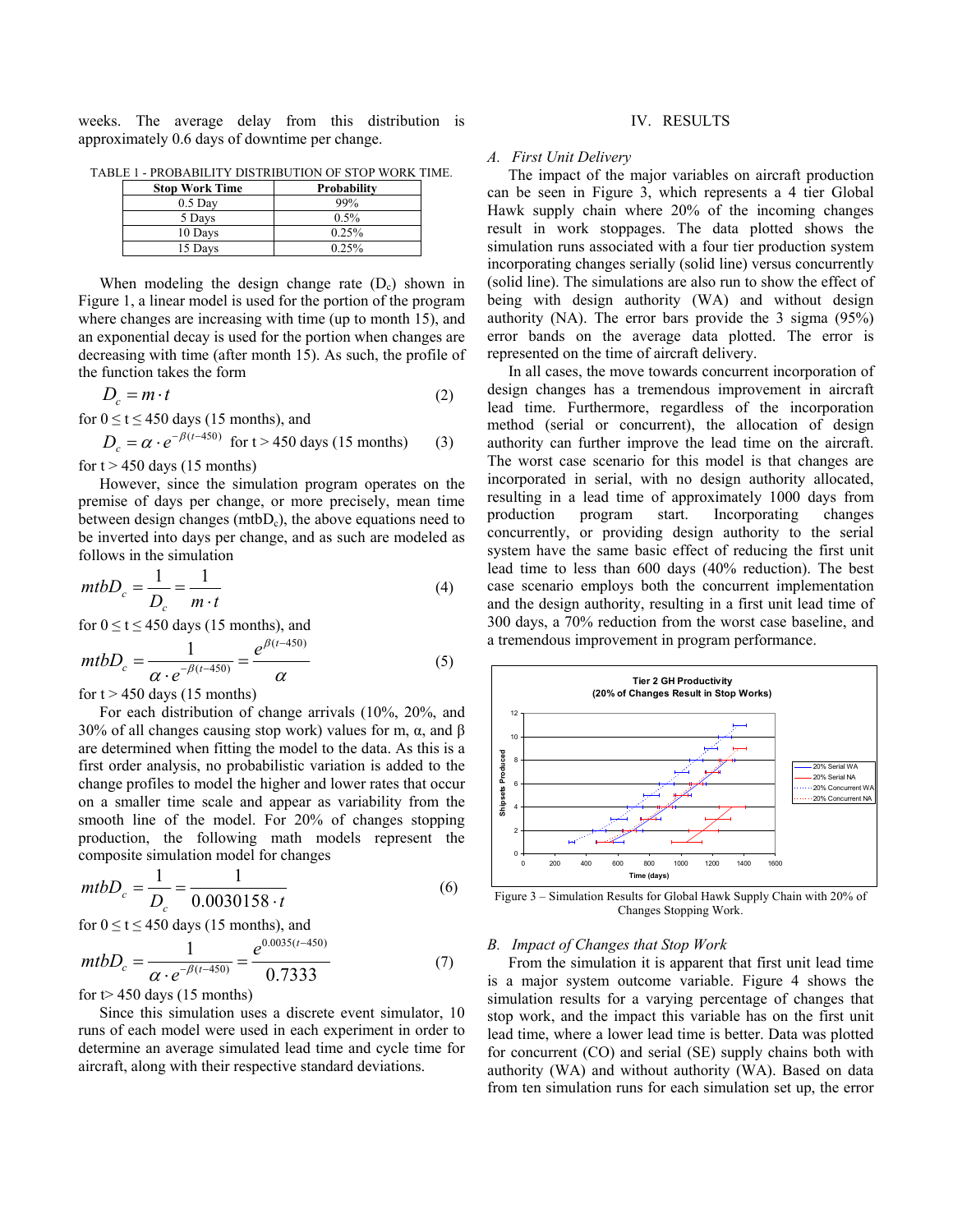bars a plotted for the 3 sigma (95%) error band on first unit lead-time.

With no changes input to the system, all of the supply chains would perform equally. Thus as expected, each of the supply chain models performs relatively similarly at 10% or less of design changes that stop work. Above this value, the different models diverge in performance with the serial change incorporation model and no design authority going from a 350 day lead time at 10% to a 1000 day lead time at 20% ( a 300% increase!), to being unable to deliver on this scale at 30%. The best case scenario, with concurrent change implementation and design authority allocation goes from 300 days at 10% to 350 days at 20% to 400 days at 30% (a 33% increase versus the 10% starting point). The main result to be seen is that the ability of the system to incorporate changes concurrently and with design authority lowers the slope of the lead time to change curve, which shows it is relatively inelastic to the changes. Conversely the serial incorporation with no authority is a fairly steep slope, and thus very elastic and adversely susceptible to incoming design changes.

In the event of no major difference in lead time, the cost of implementing concurrent design change incorporation and allocating design/contracting authority may exceed the savings from the minor improvement in productivity. However, as the change rate increases (and thus the number of changes that stop work), which is more representative of the Global Hawk program experience, the allocation of design authority and the staffing for managing concurrent change incorporation could see first unit lead times of less than half of what would occur without design authority and concurrent implementation. Even without concurrent implementation, and increasing change rates, the allocation of design authority has a major impact on accelerating first unit deliveries in half the time it would take without design authority allocation. Coupled with congressional budgetary oversight and first unit lead times as key measurable milestones, the results of Figure 4 have a profound affect on how program managers view their supply chains.



Figure 4 – Simulation Results for Global Hawk Supply Chain Lead Time with increasing Changes that Stop Work.

#### *C. Risk Mitigation - Planed Lower Tier Cycle Time*

The final simulation consists of a mitigation strategy for dealing with expected change traffic that stops production. In this analysis, the Planned Cycle Time  $(t_{\rm con})$  at each tier is investigated as a major variable that can affect delivery. In this series of simulations, the lower tier production time is set to a fraction of the Tier 1 Cycle Time  $(t_{\text{col}})$ . The scenario is intended to model a forward thinking program structure that anticipates design changes that stop production and thus accommodate a portion of them by planning to produce the shipsets in less time then they are needed by the customer at Tier 1, or more formally a strategy of

$$
t_{\rm cp1} > t_{\rm cpn} \text{ where } n > 1 \tag{8}
$$

This means the upstream suppliers (Tiers 2, 3,  $\&$  4) create a production plan that is has a cycle time less than the customer takt time. The simulations were run with the lower tiers planned cycle times at 30%, 50%, 70%, 90%, and 100% of the  $t_{cpl}$  (90 days). Figure 5 shows the average results on aircraft first unit lead time based on a serial change incorporation supply chain with no design authority allocation. Ten (10) runs of each simulation set up were used to calculate the average values presented on this graph.

The curve in Figure 5 is S-shaped showing a region of steepest slope where the reduction in lower tier Cycle Time compared to the tier 1 Cycle time results in a significant decrease in first unit lead time. The simulation was not run a finer scale, say 1% decrements, and thus the inflection points are not precisely with this data set, but do appear somewhere in the 90% range and the 60% range. These values would change by program based on the distribution of the expected change rate, the percentage of changes that stop work, the average stop work time, and the other variables discussed previously in this paper.



Figure 5 – Simulation Results with Varying planned Cycle Time by Supply Chain Level.

When looking at the first 8 aircraft in the program, which represented the first two lots of low rate initial production (LRIP), the data from the simulation indicates that planning for shorter cycle times at the lower tiers, in anticipation of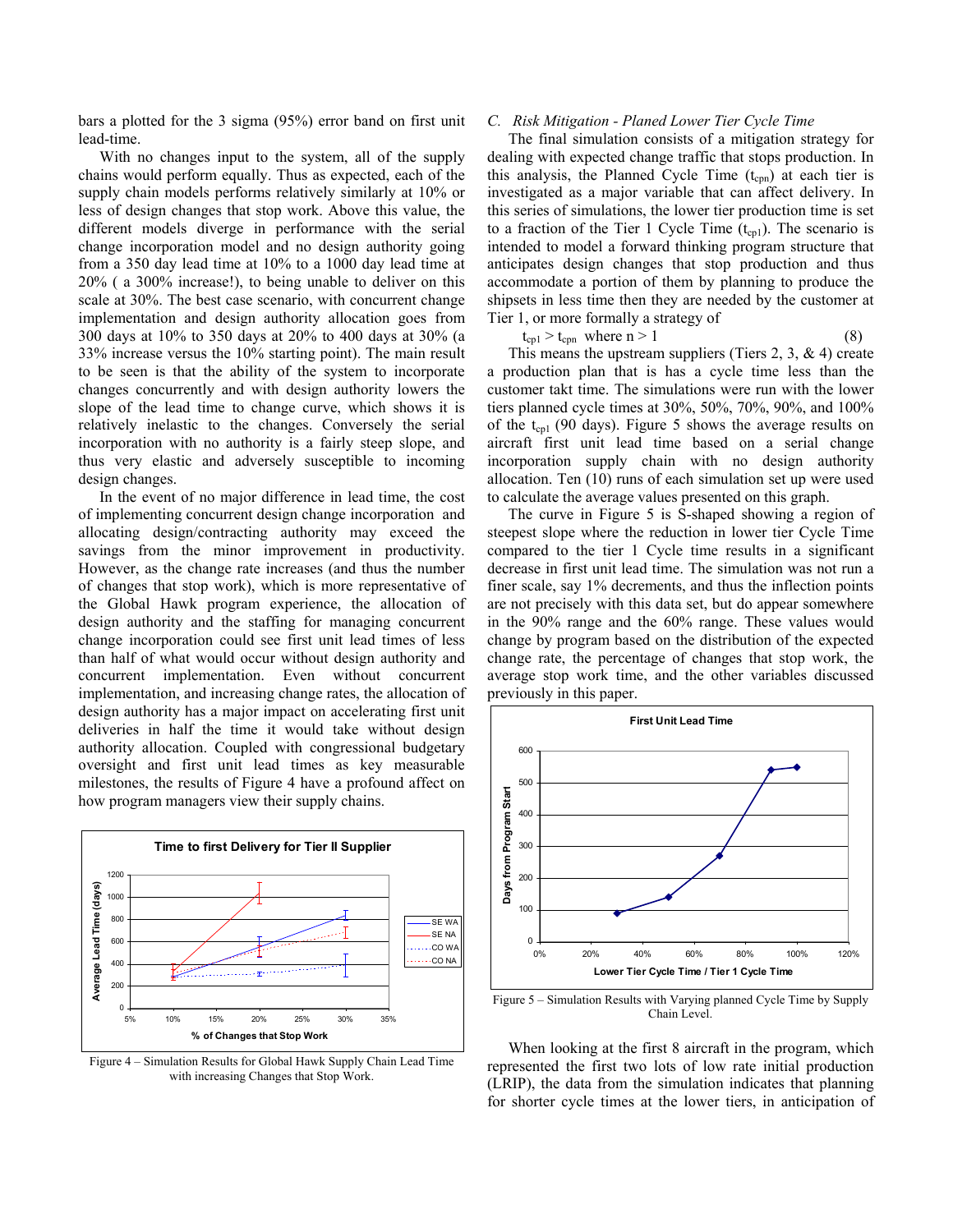changes that will impact production, can increase the overall program productivity. Figure 6 shows that planning for a 40% shorter cycle time at the lower tiers results in a 50% increase in productivity for aircraft deliveries in these two LRIP lots.



Figure 6 – Simulation Results with Varying planned Cycle Time by Supply Chain Level.

## V. CONCLUSIONS

The discrete event production simulation model created in this research can be abstracted to n layers of supply chain. The simulation provides time series output of production, and thus the production time per unit (the inverse of productivity).

 From the simulation factor experiments it is evident that increasing design change rates have a substantial impact on the ability of a supply chain to produce aircraft. This is further compounded in a Lean Supply Chain where a just-intime (JIT) strategy results in strong critical path dependence in the supply chain.

The amount of time the system stops work for design changes will also impact productivity. The allocation of design authority proves to be one mitigating factor in improving the supply chain productivity, and in fact has a much greater impact as the system becomes overwhelmed with design changes that stop work. The concurrent incorporation of changes can also mitigate delays compared to serial incorporation, but this has an affect on staffing sizes and may actually increase labor costs in the short term. The tradeoff between the carrying cost of delays and the cost of staffing for concurrent change implementation should be determined from a system level, as the total program cost is based on the sum of all the suppliers' costs, while a locally optimized cost analysis would ignore the impact of the cost delays at the other supply chain partners.

Finally, there appears to be an optimum supply chain strategy for increasing productivity and decreasing program schedule risk by planning for  $t_{cm}$  based on the customer takt time and the expected value (EV) of the delay time  $(t_{dn})$ 

 $t_{\text{con}}$  = takt time – EV( $t_{\text{dn}}$ )

With a steady state distribution of  $EV(t_{dn})$  derived from a constant change rate and constant delay time, this planning

would be easy, as the results of the calculation would yield a single  $t_{cpn}$ . However, as shown from the Global Hawk case data, the distribution of the design changes in the program are time dependent and the resultant stop work time is also a distribution, rather than a constant. As such, the effective implementation of the optimum supply chain planning strategy is inherently dynamic. The staffing to incorporate changes must thus respond to the change rate in order to move towards concurrent implementation, and the  $t_{cpn}$  will change from shipset to shipset, thus affecting the allocation of resources to the program at each supplier. This type of dynamic pre-scheduling is not the norm in most of the aerospace industry and actually requires a forward looking estimate of the design change rate.

The forward looking design change rate can be composed of three types of changes, the known changes, the known unknowns, and the unknown unknowns. The known changes represent design elements that the program is aware must be changed, such as incomplete drawings, specifications, parts, etc., which can all be tracked and planned for as part of a successful change management process in the program. The known unknowns are design issues that the program knows will be encountered based on past experience, but does not have an explicit listing of the changes like the known changes (i.e problems with first build, fit, meeting specifications, finishes, etc.). These are best estimated by past experience on similar programs as a percentage of the overall changes. Finally, the unknown unknowns are problems no one has anticipated. They do arise, but there is no real prior knowledge. Again, these are best estimated based on historical program comparisons to create a forward looking distribution, or by including an additional estimating factor in the change rate distribution that may or may not have a time dependence (i.e. a random variable). Figure 7 shows a notional build up of these projections, which form the underlying basis for calculating the expected value of delays and thus dynamically managing and optimizing the supply chain performance.



Figure 7 – Notional Distribution of Program Design Change Forecast.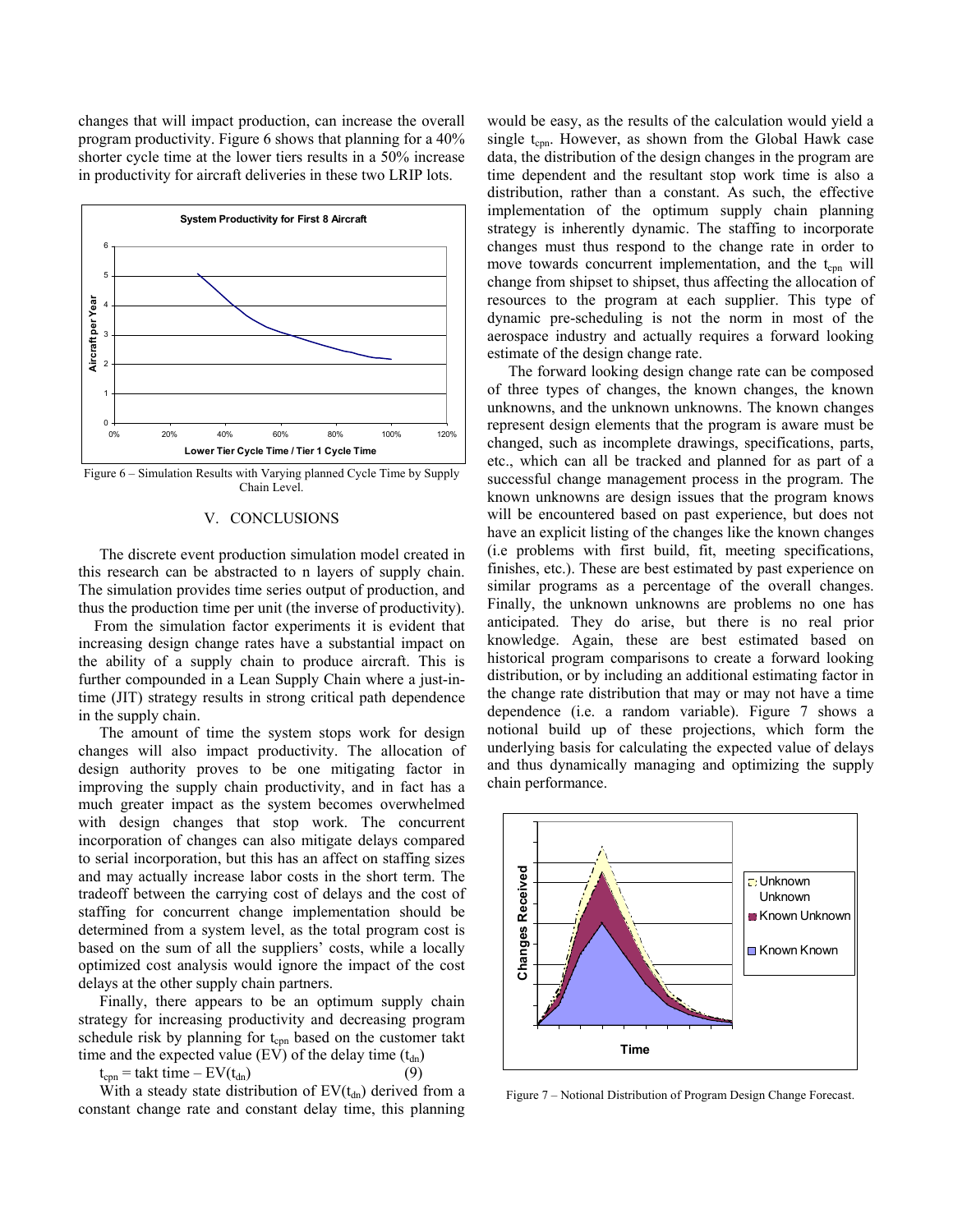In fact, the multitier supply chain dynamic planning model applies equally as well to block upgrades, which are essentially a planned set of changes to a program at some predetermined point in time. The effects exhibited in this study would be the same in terms of schedule risk due to disruptions and having a forward looking estimate of all changes would help mitigate the program risk.

The case study of the Global Hawk program from the perspective of a Tier 2 Major Aerostructures supplier highlights the importance of understanding the supply chain structure and dynamics in a low production rate, high change rate environment. From the simulations and analyses it is evident that design change traffic is a major driver of cost and schedule. This conclusion should be self-evident in that all design changes from the norm have a schedule and thus cost impact on the program. It is also evident that this risk can be mitigated by the allocation of design authority to the lower tiers of the supply chain. Creating acquisition policy for supporting lower tier staffs to manage an incorporate these changes in a timely manner, and planning for shorter cycle times at the lower tiers, based on programmatic projections for change traffic, will also contribute to significant cost and schedule risk reductions. A simple simulation like the one contained herein could be used to produce probabilistic models of shipset arrival rates from multiple suppliers at Tier 1 as a means for structuring and managing cost and schedule risk on major defense programs.

#### VI. RECOMMENDATIONS

For an acquisition program like Global Hawk, where a large portion of the production is outsourced, and the supply chain is several layers deep, the analyses in this study have demonstrated the need for some clear policies aimed at reducing schedule delays and program costs as part of the program plan. Namely program offices should:

- 1. Plan for change up front: Develop a projected plan with time-based distributions for
	- a. Known changes (planned)
	- b. Known unknown changes (expected)
	- c. Unknown unknown changes (unexpected)
- 2. Understand that the key program milestone of first shipset delivery is going to be more of a risk with increasing design change traffic, and the projected first unit delivery date needs to be analyzed based on the expected design change profiles developed in recommendation 1 and their resulting expected schedule impact.
- 3. Allocate design authority to the lower tiers of the supply chain to reduce the change incorporation process time for changes that stop work, as this will have an immediate improvement on productivity and lead time. The increasing levels of design authority allocation include
	- a. Allocating manufacturing repair authority to bring out of specification parts within specification
	- b. Allocating minor design modification authority for moving holes, trim lines, and internal features by

limited amounts to accommodate form and fit of the subassemblies

- c. Allocating major design modification authority for modifying or altering flight critical component designs to meet manufacturability needs while still adhering to vehicle design specifications
- d. Outsource the subassembly design with the part, while managing interface control.
- 4. Support the lower tiers for staffing change incorporation in a manner that approaches concurrent implementation. These staffing levels will have to change over time, eventually diminishing as the program matures. This requires mapping the change process and establishing lower tier measures for the capacity for change incorporation.
- 5. Plan for cycle times that are shorter at the lower tiers in anticipation of the design changes that stop work, using measures of expected total change disruption from the distributions identified in recommendation 1. As the program matures, these cycle times can be extended to approach the Tier 1 customer cycle time, with some margin for change built in based on program expectations for long-term change rates. As the cycle times are extended, staffing will need to be reduced to maintain program costs since the work content per day will decrease.
- 6. For block upgrades, the design changes should be modeled for staffing, and for planning the production cycle time changes necessary to maintain DOD customer delivery schedules. Including a working supply chain simulation as part of the program office management plan will help establish a forward looking measure of potential cost and schedule risk impacts to the program and lead to more timely mitigation strategies.

# VII. FURTHER RESEARCH

This research provides insight into the need to allocate design authority as programs outsource more and more of their aerostructures. This becomes critical as the rate of design change increases with respect to the production rate. From the perspective of the Tier 1 Prime Contractor and the DOD customer, the multiple suppliers will each have a probability distribution for shipset deliveries. Modeling this complete set of suppliers could be achieved by expanding the model used in this report to include parallel lower tier suppliers feeding the upper tier suppliers. Thus the aggregate probability distributions for Tier 1 Lead Times and productivity could be determined and investigated from the point of view of the end customer.

This effort is not greatly complex and would provide valuable insight to the Prime Contractor and the end customer on the potential effects of aerostructure design changes and new technology insertion *a priori* to making major changes. Mitigation strategies for these changes cold then be planned, and ultimately, the Prime Contractor and Customer would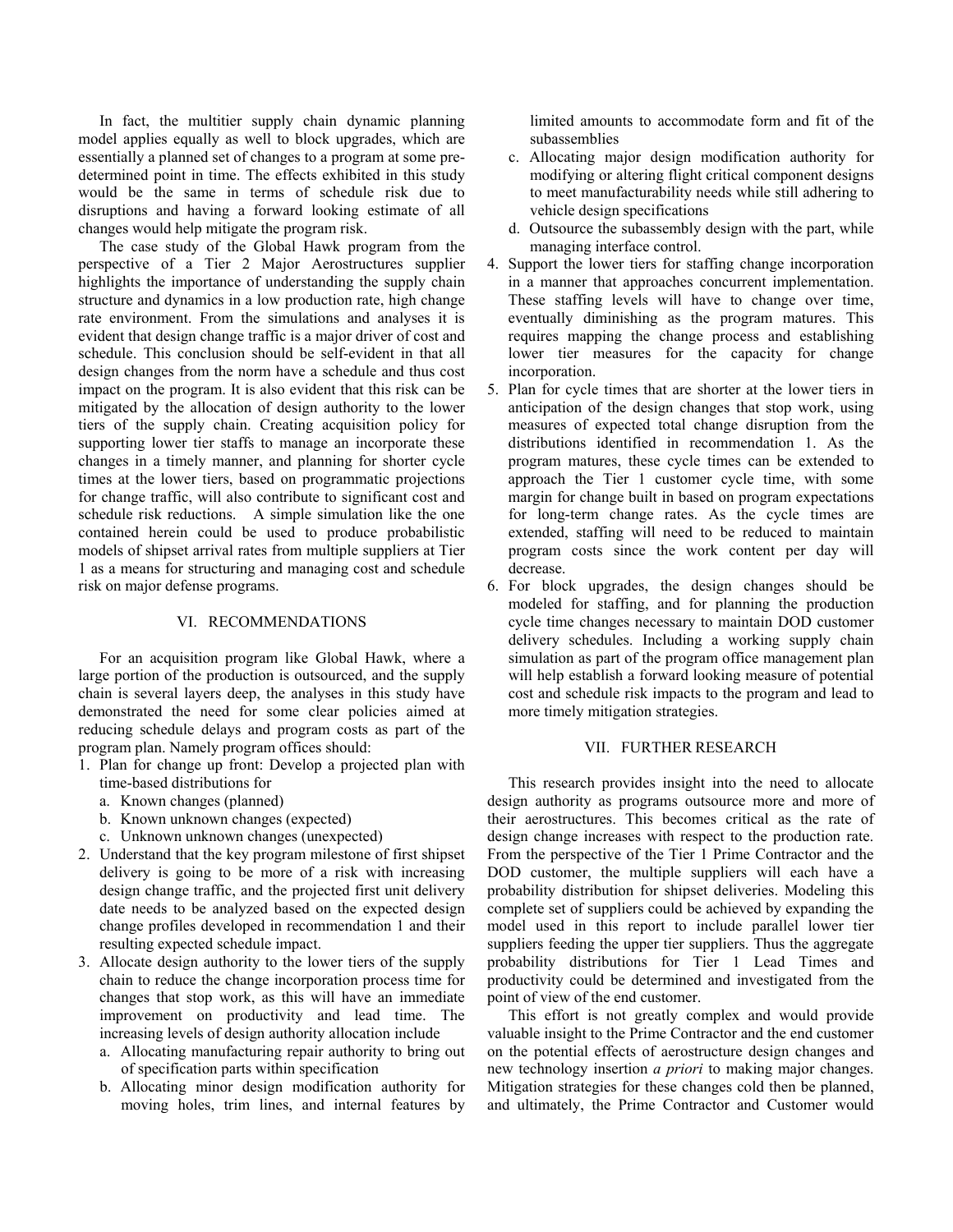have a good understanding of the outcomes on the changes and be expecting the schedule and cost results, versus investigating them at a later date in hopes of determining the causes and assigning blame.

Another area of interest is the effect design-change related delays have on overall programmatic planning and forecasting using learning curves. Traditionally, learning curves represent gains in production efficiencies resulting from the learning effect associated with repeating production tasks. The learning curve is a model of the production hours per aircraft, where the percentage quoted represents the amount of labor hours are reduced every time the number of aircraft produced doubles. Thus, large gains in efficiency are seen through the first few shipsets of production and the subsequent gain reduces over time.

However, the addition of design changes causes two effects, especially in low rate production. First, the real learning curve will be flatter than on programs with no design changes, as each design change results in the local task being done for the first time each time a change is introduced, thus the learning on the specific task is delayed until later shipsets and not experienced as projected. Second, the overall tracking of labor hours on the program includes the delay hours, thus there are two combined curves representing total labor hours, a learning curve and a design-change delay curve. The problem arises that programs are aggressively bid based on learning curves without accounting for the effect of design change delays. Thus when the changes are incurred, the programs fail on cost and schedule against their baseline projections.

Finally, higher fidelity models could be created for programs by coupling detailed cost models to the simulation models, thus allowing for multivariate optimization of cost and schedule. This would permit trade offs between schedule and cost risk as a means to manage programs and meet funding agency and customer expectations.

## ACKNOWLEDGMENT

This research was conducted with the support of the AFRL, and specifically the input and guidance of Dr. John Russell, the AFRL customer interested in investigating the impact of design changes, and specifically structural design changes, and their impact on production programs.

#### REFERENCES

- [1] Aerospace Flow...
- [2] Aigbedo, H. (2007). An assessment of th effect of mass customization on suppliers' inventory levels in a JIT supply chain. European Journal of Operations Research. 181 (2007) 704-715.
- [3] Alderidge, E. C. P., Jr., Under Secretary of Defense AT&L (2002). Evolutionary Acquisition and Spiral Development.
- [4] Bautista, J., Companys, R., Corominas, A., 1996. Heuristics and exact algorithms for solving the Monden problem. European Journal of Operational Research 88, 101–113.
- [5] Boehm, B. (2000). Spiral Development: Experience, Principles, and Refinements, University of Southern California.
- [6] Bozdogan, K., Deyst, J., Hoult, D. and Lucas, M. 1998. 'Architectual Innovation in Product through Early Supplier Integration'. R&D Management 28: 163-173.
- [7] Browning, T. (1998). Modeling and Analyzing Cost, Schedule and Performance in Complex System Product Development. Technology Management and Policy. Cambridge, MA, Massachusetts Institute of Technology. Doctor of Philosophy
- [8] Cooper, R. and Slagmulder, R. 1999. 'Supply Chain Management for Lean Enterprises: Interorganizational Cost Management'. Strategic Finance 80: 15-16.
- [9] Delaney, L. J., Assistant Secretary of the Air Force (Acquisition) (2000). Evolutionary Acquisition for C2 Systems. AF Instruction 63- 123.
- [10] Dimancescu, D., Hines, P. and Rich, N. 1997. The Lean Enterprise: Designing and Managing Strategic Processes for Customer Winning Performance: American Management Association.
- [11] Drezner, J. A. and R. S. Leonard (2002). Innovative Deleopment: Global Hawk and Darkstar -Flight Test in the HAE UAV ACTD Program, The Rand Corporation.
- [12] Erwin, Sandra I. (2006), Under scrutiny: soaring costs not likely to slow down global hawk.(UNMANNED AVIATION) Publication: National Defense Publication Date: 01-MAY-06
- [13] Feitzinger, E., Lee, H., 1997. Mass customization at Hewlett Packard: The power of postponement. Harvard Business Review 75 (1), 116– 121.
- [14] GAO (2006). DEFENSE ACQUISITIONS: Major Weapon Systems Continue to Experience Cost and Schedule Problems under DOD's Revised Policy, United States Government Accountability Office.
- [15] GAO (2006). UNMANNED AIRCRAFT SYSTEMS: New DOD Programs Can Learn from Past Efforts to Craft Better and Less Risky Acquisition Strategies, United States Government Accountability Office.
- [16] GAO (2004). UNMANNED AERIAL VEHICLES Major Management Issues Facing DOD's Development and Fielding Efforts, United States General Accounting Office (GAO).
- [17] GAO (2002). BEST PRACTICES Capturing Design and Manufacturing Knowledge Early Improves Acquisition Outcomes, United States General Accounting Office (GAO).
- [18] GAO (2005). DOD ACQUISITION OUTCOMES A Case for Change, United States Government Accountability Office (GAO).
- [19] GAO (2007). DOD'S HIGH-RISK AREAS Progress Made Implementing Supply Chain Management Recommendations, but Full Extent of Improvement Unknown, United States Government Accountability Office (GAO).
- [20] GAO (2006). UNMANNED AIRCRAFT SYSTEMS: New DOD Programs Can Learn from Past Efforts to Craft Better and Less Risky Acquisition Strategies, United States Government Accountability Office.
- [21] GAO (2005). UNMANNED AERIAL VEHICLES Improved Strategic and Acquisition Planning Can Help Address Emerging Challenges, United States Government Accountability Office (GAO).
- [22] GAO (2004). UNMANNED AERIAL VEHICLES: Changes in Global Hawk's Acquisition Strategy Are Needed to Reduce Program Risks, United States Government Accountability Office (GAO).
- [23] Gilmore, J., Pine, B., 1997. The four faces of mass customization. Harvard Business Review 75 (1), 91–101.
- [24] Global Hawk Restructuring Risky, Costly, GAO Says Defense Daily. Potomac: Dec 9, 2004. Vol. 224, Iss. 37; pg. 1
- [25] Goetz, R., Linehan, R., Combs, D. (2004). Lean Now SME Conference: Global Hawk Update. MIT Lean Aerospace Initiative
- [26] Hines, P., Lamming, R., Jones, D., Cousins, P. and Rich, N. 2000. Value Stream Management: Strategy and Excellence in the Supply Chain: Prentice Hall.
- [27] Jobo, Ron Mj. (2004). Global Hawk, Continuing the Lean Journey (Briefing).
- [28] Lockheed Martin starts shaping F/A-22's spiral development plan Stephen Trimble (stephen trimble@AviationNow.com). Aerospace Daily. Washington: Mar 17, 2003. Vol. 205, Iss. 50;